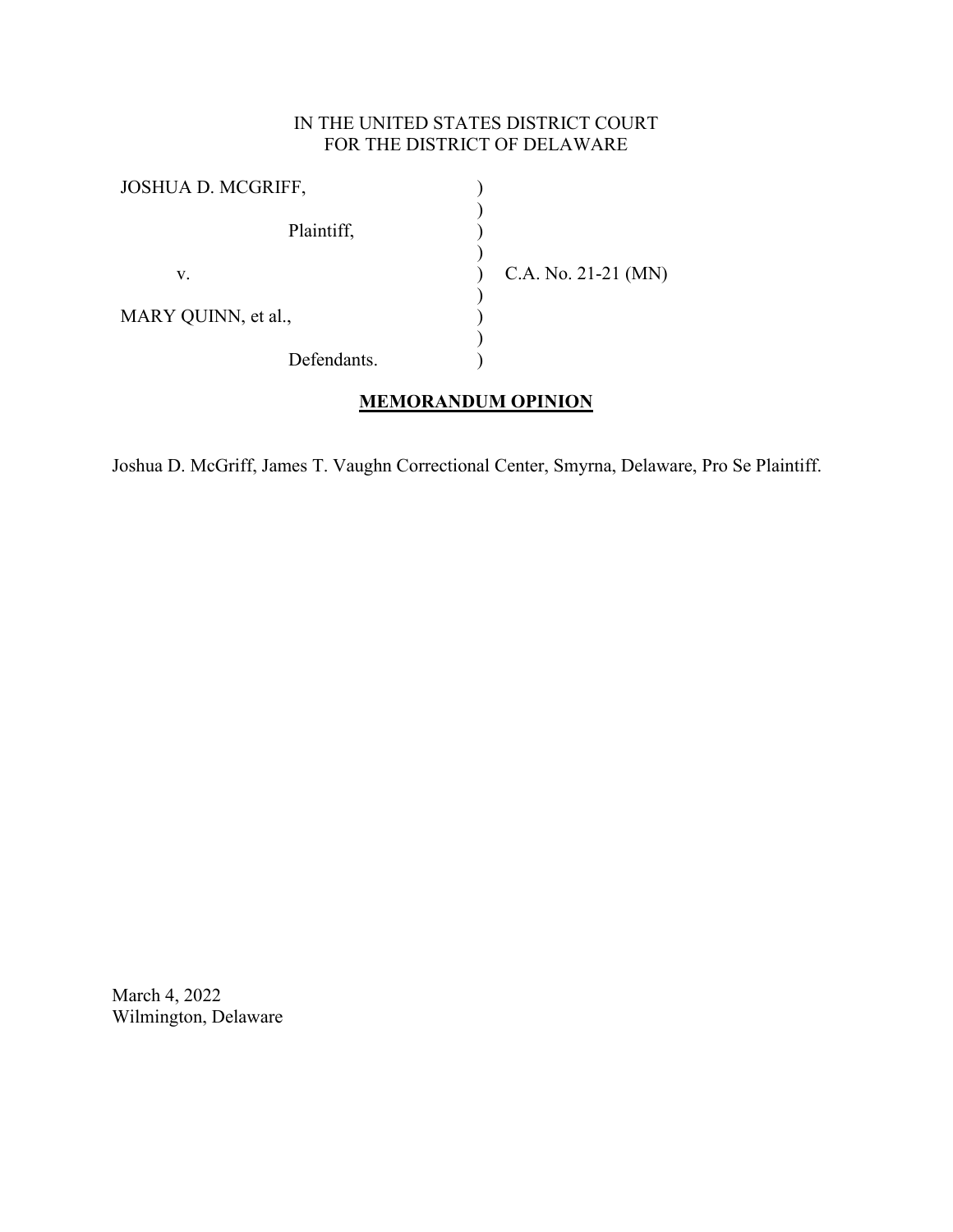**U.S. District Judge:** 

Plaintiff Joshua D. McGriff ("Plaintiff"), a pretrial detainee at the James T. Vaughn Correctional Center Institution, filed this action pursuant to 42 U.S.C. § 1983. (D.I. 2). Plaintiff appears *pro se* and has been granted leave to proceed *in forma pauperis.* (D.I. 5). Plaintiff filed a Second Amended Complaint on August 10, 2021 and it is the operative pleading. (D.I. 18). He requests counsel. (D.I. 19). This Court proceeds to screen the Second Amended Complaint pursuant to 28 U.S.C. § 1915(e)(2)(b) and § 1915A(a).

#### **I. BACKGROUND**

On July 9, 2021, this Court screened the amended complaint, dismissed Defendants City of Wilmington ("the City") and the Wilmington Police Department ("WPD") and allowed Plaintiff to proceed with his claims against Defendants Mary Quinn ("Quinn"), Lawrence Matic ("Matic), and Officer DeBarnaventure ("DeBarnaventure"). (*See* D.I. 15, 16). Plaintiff was given leave to file a Second Amended Complaint. (*Id.* at 16). The Second Amended Complaint reinstates the City and the WPD and adds new Defendants Lt. Paul Ciber ("Ciber") and the WPD Office of Professional Standards ("Office of Professional Standards"). (*See* D.I. 18 at 1).

Plaintiff was arrested on May 19, 2020. (D.I. 11 at 6-7). As discussed in this Court's July 9, 2021 Memorandum, Plaintiff alleged that following his arrest Quinn, Matic, and DeBarnaventure failed to preserve evidence that is in "his favor" and knowingly and intentionally conspired to deprive him of his constitutionally protected freedom. (D.I. 15). As alleged in the first amended complaint, Plaintiff again alleges that the City and WPD failed to train their officers on the procedures to preserve evidence and knowingly presented false information to obtain probable cause with the intent of Plaintiff's false arrest, false imprisonment, and violation of due process. (D.I. 18 at 7). He alleges that Ciber and the Office of Professional Standards failed to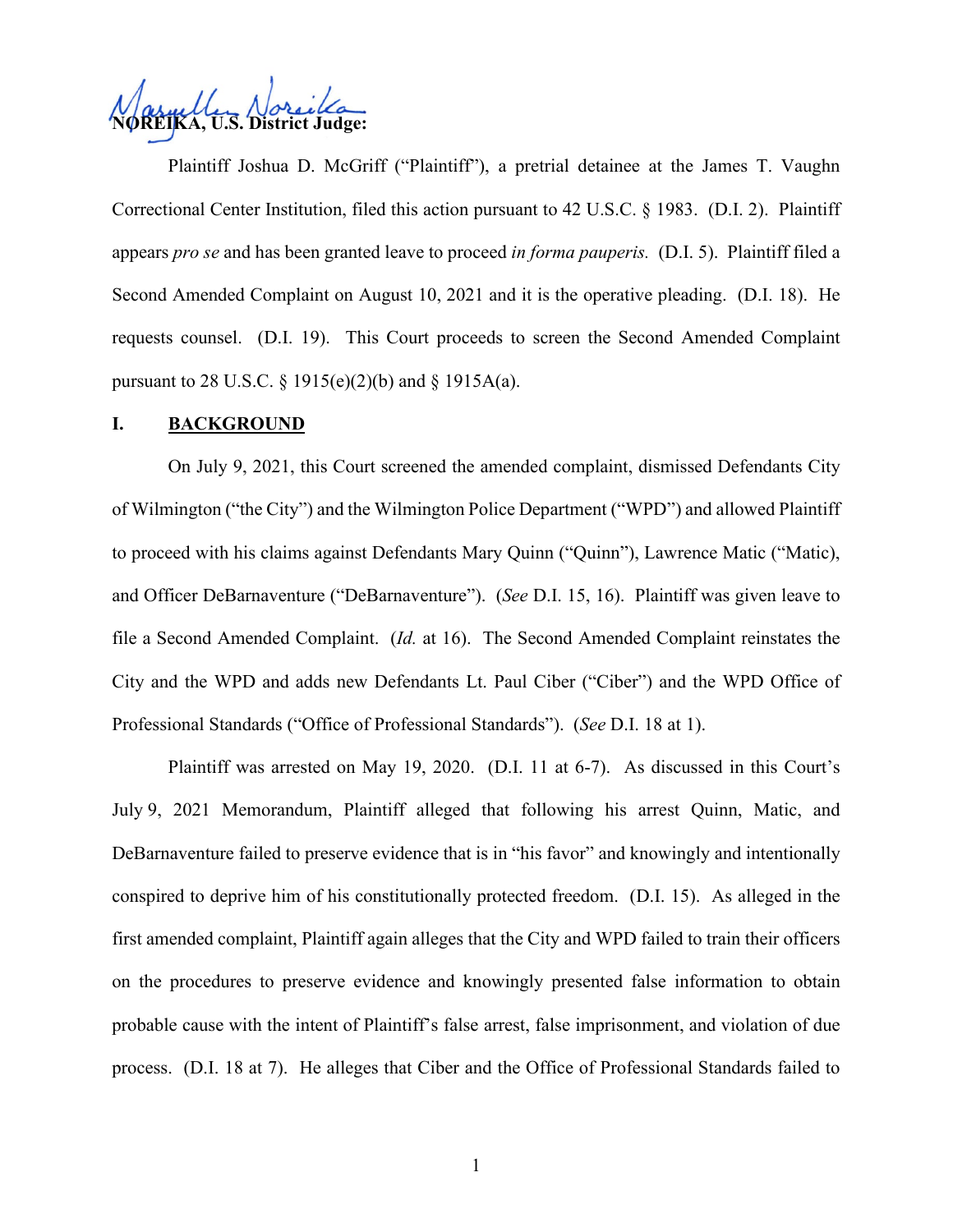investigate Plaintiff's claims with the intent to deprive due process and conduct an adequate investigation and committed mail fraud when he sent Plaintiff a letter that was intended to deceive Plaintiff that there was an investigation of Plaintiff's police misconduct claims. (*Id*. at 8). Plaintiff also alleges that Ciber and the Officer of Professional Standards conspired to violate Plaintiff's constitutional rights. (*Id*.).

Plaintiff seeks compensatory and punitive damages. (*Id*. at 10).

#### **II. LEGAL STANDARDS**

A federal court may properly dismiss an action *sua sponte* under the screening provisions of 28 U.S.C. § 1915(e)(2)(B) and § 1915A(b) if "the action is frivolous or malicious, fails to state a claim upon which relief may be granted, or seeks monetary relief from a defendant who is immune from such relief." *Ball v. Famiglio*, 726 F.3d 448, 452 (3d Cir. 2013); *see also* 28 U.S.C. § 1915(e)(2) (*in forma pauperis* actions); 28 U.S.C. § 1915A (actions in which prisoner seeks redress from a governmental defendant); 42 U.S.C. § 1997e (prisoner actions brought with respect to prison conditions). The Court must accept all factual allegations in a complaint as true and take them in the light most favorable to a *pro se* plaintiff. *See Phillips v. County of Allegheny*, 515 F.3d 224, 229 (3d Cir. 2008); *Erickson v. Pardus*, 551 U.S. 89, 93 (2007). Because Plaintiff proceeds *pro se*, his pleading is liberally construed and his Second Amended Complaint, "however inartfully pleaded, must be held to less stringent standards than formal pleadings drafted by lawyers." *Erickson*, 551 U.S. at 94 (citations omitted).

A complaint is not automatically frivolous because it fails to state a claim. *See Dooley v. Wetzel*, 957 F.3d. 366, 374 (3d Cir. 2020) (quoting *Neitzke v. Williams*, 490 U.S. 319, 331 (1989)); *see also Grayson v. Mayview State Hosp.*, 293 F.3d 103, 112 (3d Cir. 2002). "Rather, a claim is frivolous only where it depends 'on an "indisputably meritless legal theory" or a "clearly baseless"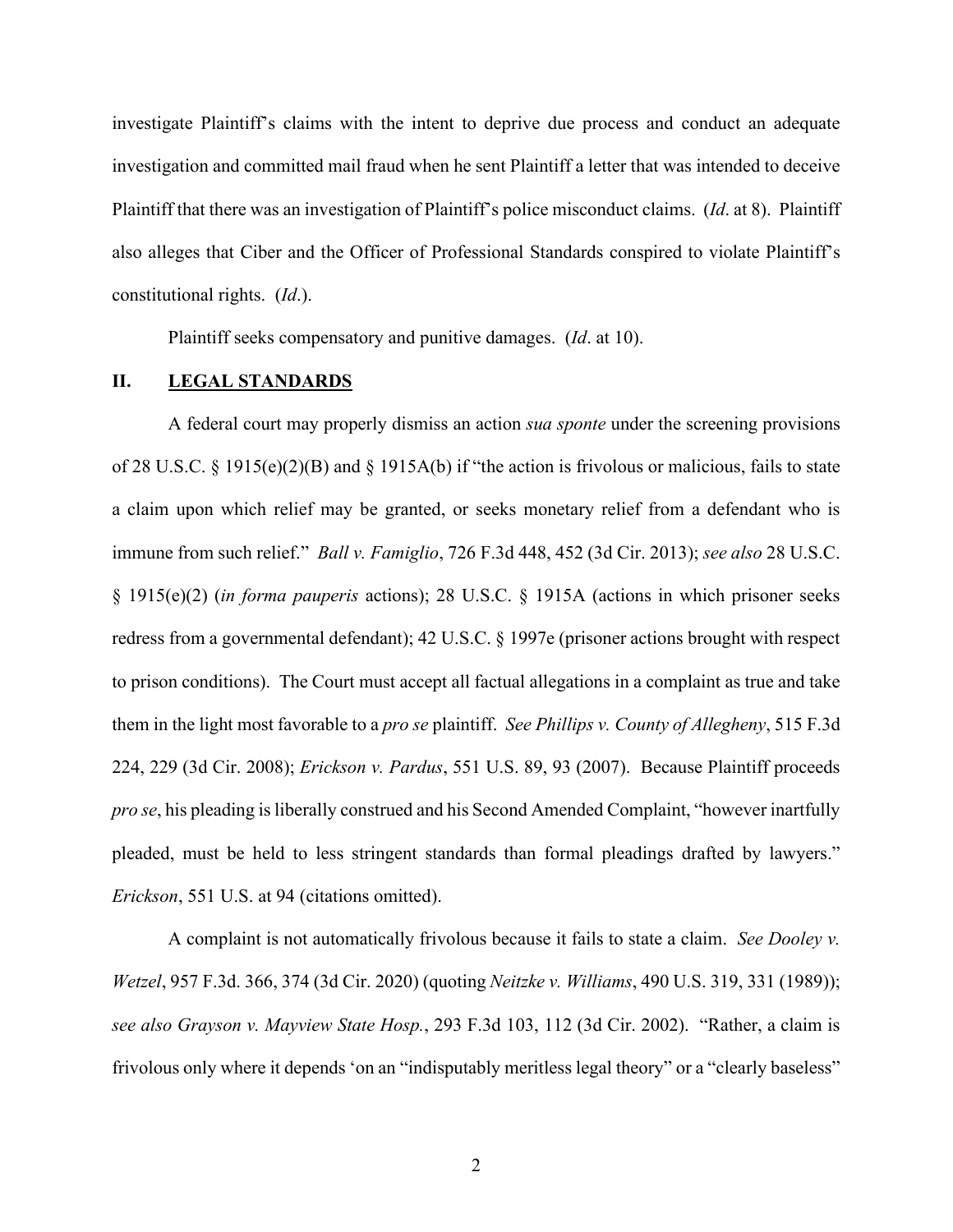or "fantastic or delusional" factual scenario.'" *Dooley v. Wetzel*, 957 F.3d at 374 (quoting *Mitchell v. Horn*, 318 F.3d 523, 530 (2003) and *Neitzke*, 490 U.S. at 327-28).

The legal standard for dismissing a complaint for failure to state a claim pursuant to § 1915(e)(2)(B)(ii) and § 1915A(b)(1) is identical to the legal standard used when deciding Federal Rule of Civil Procedure 12(b)(6) motions. *See Tourscher v. McCullough*, 184 F.3d 236, 240 (3d Cir. 1999) (applying Fed. R. Civ. P. 12(b)(6) standard to dismissal for failure to state a claim under  $\S 1915(e)(2)(B)$ ). Before dismissing a complaint or claims for failure to state a claim upon which relief may be granted pursuant to the screening provisions of 28 U.S.C. §§ 1915 and 1915A, this Court, however, must grant Plaintiff leave to amend his complaint unless amendment would be inequitable or futile. *See Grayson v. Mayview State Hosp.*, 293 F.3d at 114.

A complaint may be dismissed only if, accepting the well-pleaded allegations in the complaint as true and viewing them in the light most favorable to the plaintiff, a court concludes that those allegations "could not raise a claim of entitlement to relief." *Bell Atl. Corp. v. Twombly*, 550 U.S. 544, 558 (2007). Though "detailed factual allegations" are not required, a complaint must do more than simply provide "labels and conclusions" or "a formulaic recitation of the elements of a cause of action." *Davis v. Abington Mem'l Hosp*., 765 F.3d 236, 241 (3d Cir. 2014) (internal quotation marks omitted). In addition, a complaint must contain sufficient factual matter, accepted as true, to state a claim to relief that is plausible on its face. *See Williams v. BASF Catalysts LLC*, 765 F.3d 306, 315 (3d Cir. 2014) (citing *Ashcroft v. Iqbal*, 556 U.S. 662, 678 (2009) and *Twombly*, 550 U.S. at 570). Finally, a plaintiff must plead facts sufficient to show that a claim has substantive plausibility. *See Johnson v. City of Shelby*, 574 U.S. 10 (2014). A complaint may not be dismissed for imperfect statements of the legal theory supporting the claim asserted. *See id*. at 10.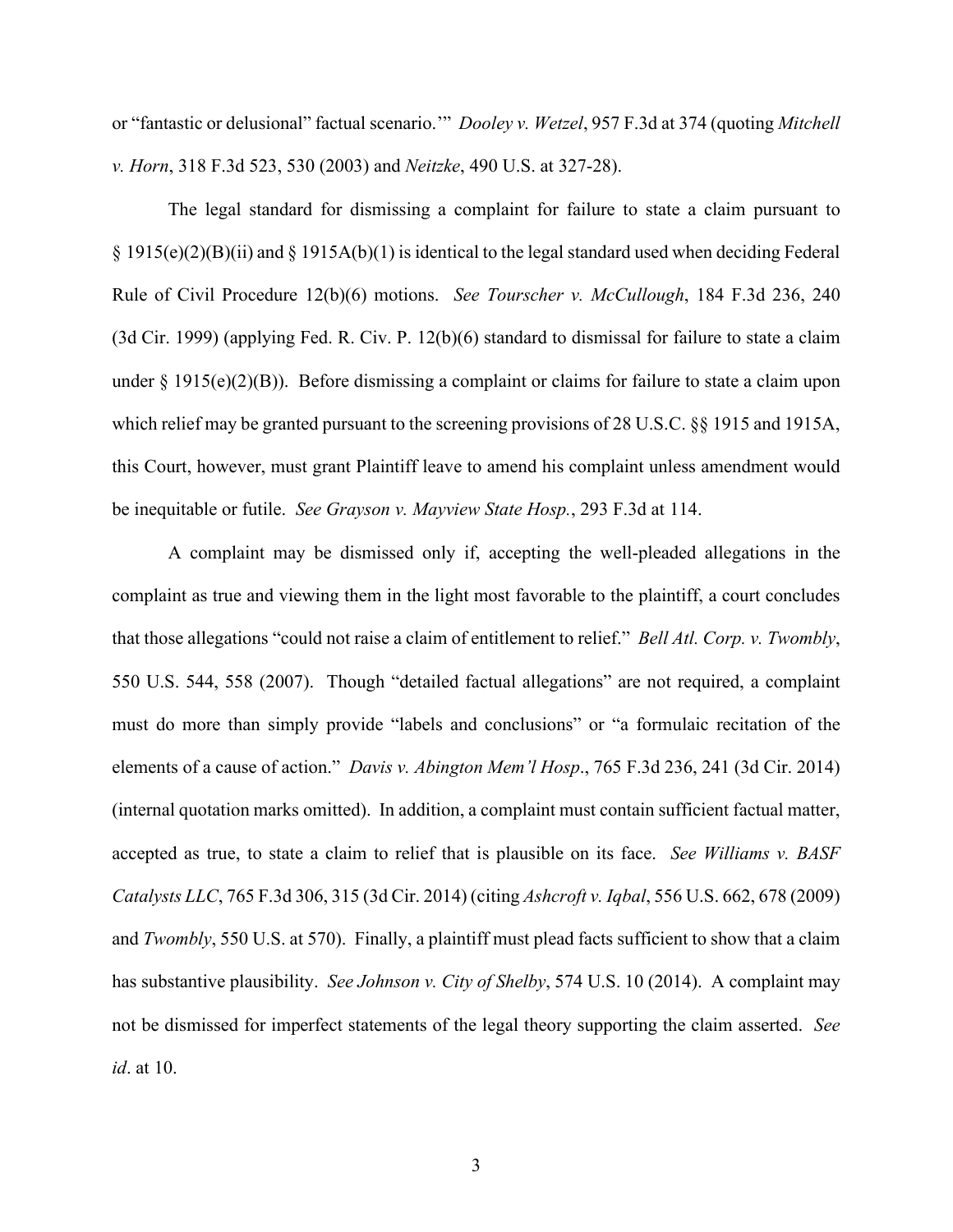Under the pleading regime established by *Twombly* and *Iqbal*, a court reviewing the sufficiency of a complaint must take three steps: (1) take note of the elements the plaintiff must plead to state a claim; (2) identify allegations that, because they are no more than conclusions, are not entitled to the assumption of truth; and (3) when there are well-pleaded factual allegations, assume their veracity and determine whether they plausibly give rise to an entitlement to relief. *See Connelly v. Lane Const. Corp*., 809 F.3d 780, 787 (3d Cir. 2016); *see also Iqbal*, 556 U.S. at 679 (citing Fed. R. Civ. P. 8(a)(2)). Deciding whether a claim is plausible will be a "contextspecific task that requires the reviewing court to draw on its judicial experience and common sense." *Id.*

#### **III. DISCUSSION**

Like the amended complaint, the conspiracy claims in the Second Amended Complaint are deficiently pled as conclusory not support by facts. *See Iqbal*, 556 U.S. at 678 (stating that a complaint will not suffice if it "offers [merely] 'labels and conclusions'" or '"naked assertion [s]' devoid of 'further factual enhancement'") (quoting *Twombly*, 550 U.S. at 555, 557). The Second Amended Complaint makes bare conclusory statements of conspiracy and they are insufficient to state a claim. Therefore, the claims will be dismissed.

Plaintiff reinstates the failure to train claim against the City and the WPD. It fails for the same reasons as outlined in this Courts July 9, 2021 memorandum. The failure to train claim lacks facts and does not contain the elements required to state a claim. Therefore, it will be dismissed.

Finally, Plaintiff raises failure to investigate claims against Ciber and the Office of Professional Standards. The claims against Ciber and the Office of Professional Standards are conclusory. The Second Amended Complaint does not explain when, where, or how the investigation of Plaintiff's complaints of police misconduct was or was not conducted, other than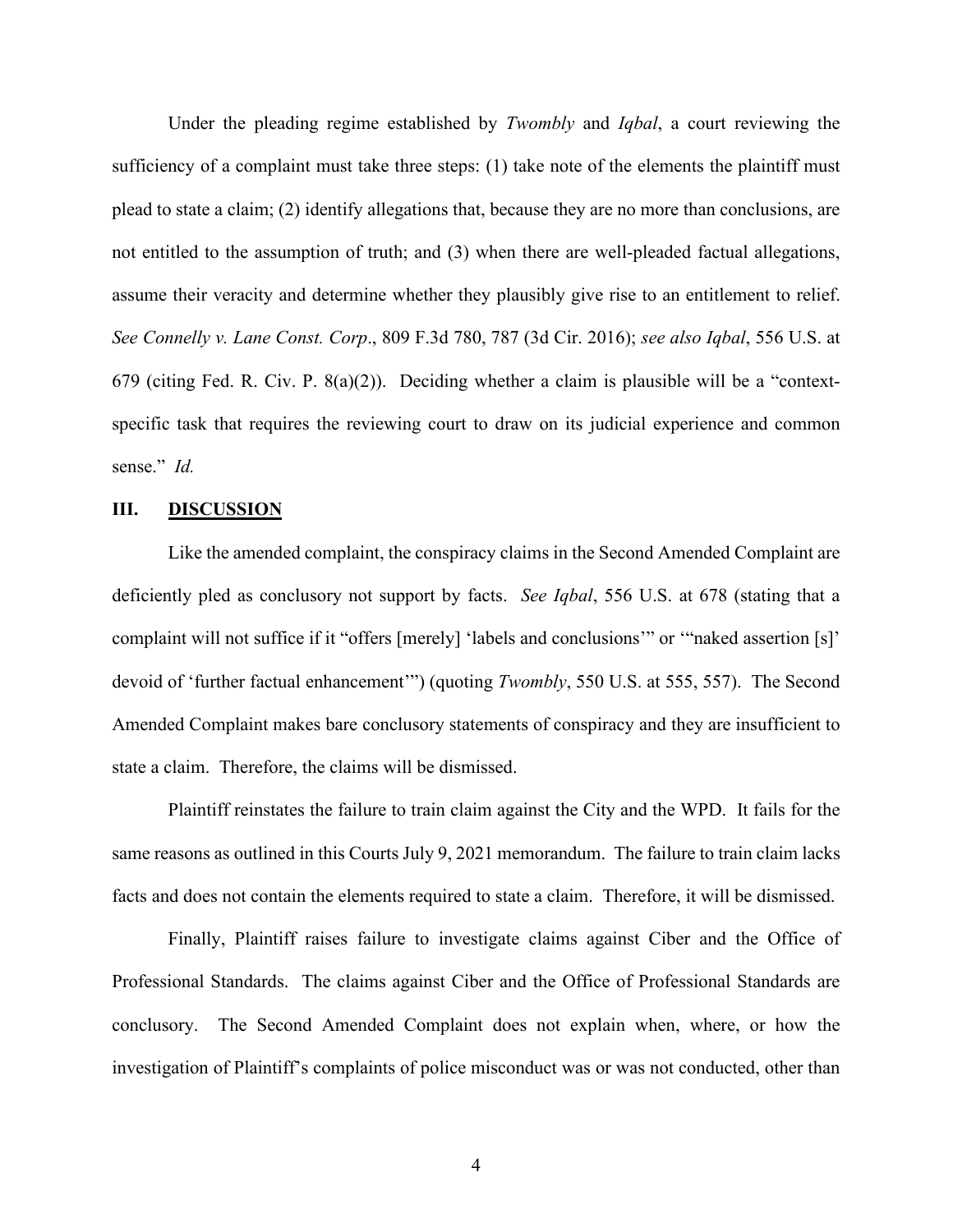to refer to an undated letter described by Plaintiff as intending to deceive him. Therefore, the failure to investigate claims will be dismissed.

Liberally construing the allegations as this Court must, Plaintiff has alleged what appear to be cognizable and non-frivolous failure to preserve evidence claims against Quinn, Matic, and DeBarnaventure. As to the dismissed claims, this Court finds further amendment futile.

### **IV. REQUEST FOR COUNSEL**

Plaintiff requests counsel on the grounds that he cannot afford counsel, the issues are complex, he has limited law library access, he has sought an attorney without success, and he has limited knowledge of the law. (D.I. 19). A *pro se* litigant proceeding *in forma pauperis* has no constitutional or statutory right to representation by counsel.<sup>[1](#page-5-0)</sup> See Brightwell v. Lehman, 637 F.3d 187, 192 (3d Cir. 2011); *Tabron v. Grace*, 6 F.3d 147, 153 (3d Cir. 1993). Representation by counsel, however, may be appropriate under certain circumstances, after a finding that a plaintiff's claim has arguable merit in fact and law. *Tabron*, 6 F.3d at 155.

After passing this threshold inquiry, the Court should consider a number of factors when assessing a request for counsel. Factors to be considered by a court in deciding whether to request a lawyer to represent an indigent plaintiff include: (1) the merits of the plaintiff's claim; (2) the plaintiff's ability to present his or her case considering his or her education, literacy, experience, and the restraints placed upon him or her by incarceration; (3) the complexity of the legal issues; (4) the degree to which factual investigation is required and the plaintiff's ability to pursue such investigation; (5) the plaintiff's capacity to retain counsel on his or her own behalf; and (6) the

<span id="page-5-0"></span><sup>1</sup> *See Mallard v. United States Dist. Court for the S. Dist. of Iowa*, 490 U.S. 296 (1989)  $(\S 1915(d)$  (now  $\S 1915(e)(1)$ ) does not authorize a federal court to require an unwilling attorney to represent an indigent civil litigant, the operative word in the statute being "request.").